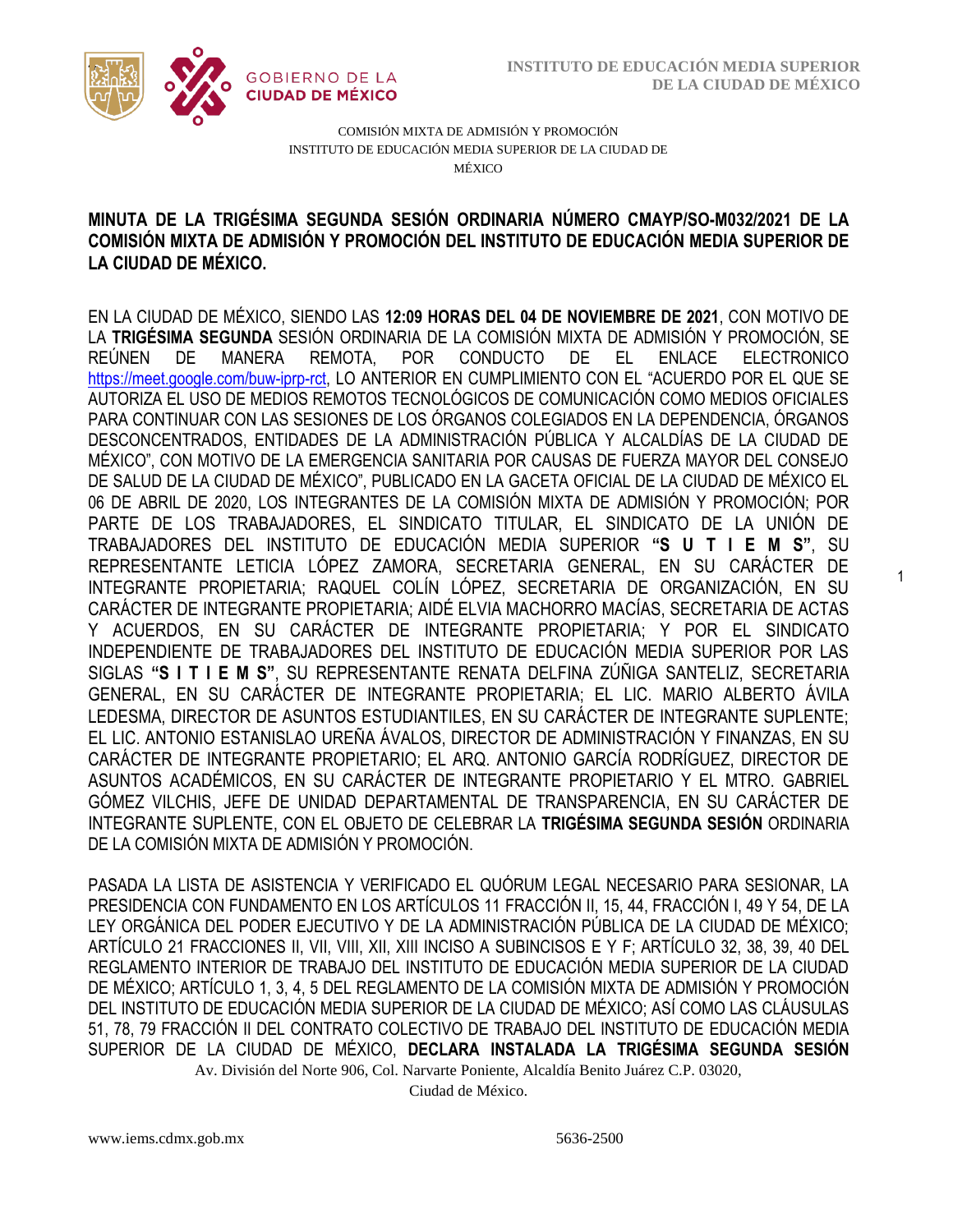

COMISIÓN MIXTA DE ADMISIÓN Y PROMOCIÓN INSTITUTO DE EDUCACIÓN MEDIA SUPERIOR DE LA CIUDAD DE MÉXICO

#### APRUEBEN, SE CONSIDERARÁN VÁLIDOS Y SURTIRÁN EFECTOS INDEPENDIENTE DE LA FIRMA DE LOS  **ORDINARIA NÚMERO CMAYP/SO-M032/2021, POR LO QUE TODOS LOS ACUERDOS QUE EN ÉSTA SE ACUERDOS Y ACTAS CORRESPONDIENTES.**

# **ORDEN DEL DÍA**

SE PRESENTA PARA SU APROBACIÓN, EL ORDEN DEL DÍA DE LA **TRIGÉSIMA SEGUNDA SESIÓN ORDINARIA DE LA COMISIÓN MIXTA DE ADMISIÓN Y PROMOCIÓN DEL INSTITUTO DE EDUCACIÓN MEDIA SUPERIOR DE LA CIUDAD DE MÉXICO, NÚMERO CMAYP/SO-M032/2021,** CON LOS PUNTOS SIGUIENTES:

- I. LECTURA Y APROBACIÓN DEL ORDEN DEL DÍA.
- II. SE PRESENTA PARA SU APROBACIÓN EL DICTAMEN **DIC-IEMS-CMAYP-034-2021.**
- III. SE PRESENTA PARA SU REVISIÓN Y APROBACIÓN LA **CONVOCATORIA PÚBLICA ABIERTA CON-012-CMAYP-2021.**
- IV. SE PRESENTA PARA SU APROBACIÓN LA PROPUESTA DE FECHA PARA LA CELEBRACIÓN DE **TRIGÉSIMA TERCERA SESIÓN** ORDINARIA DE LA COMISIÓN MIXTA DE ADMISIÓN Y PROMOCIÓN.

# **M I N U T A**

**PRIMERO.** PASADA LA LISTA DE ASISTENCIA Y VERIFICADO EL QUÓRUM LEGAL NECESARIO PARA SESIONAR, LA PRESIDENCIA CON FUNDAMENTO EN LOS ARTÍCULOS 11 FRACCIÓN II, 15, 44, FRACCIÓN I, 49, 54, DE LA LEY ORGÁNICA DEL PODER EJECUTIVO Y DE LA ADMINISTRACIÓN PÚBLICA DE LA CIUDAD DE MÉXICO; 21 FRACCIONES II, VII, VIII, XII, XIII INCISO A SUBINCISOS E Y F; 32, 38, 39, 40 DEL REGLAMENTO INTERIOR DE TRABAJO DEL INSTITUTO DE EDUCACIÓN MEDIA SUPERIOR DE LA CIUDAD DE MÉXICO; 1, 3, 4, 5 DEL REGLAMENTO DE LA COMISIÓN MIXTA DE ADMISIÓN Y PROMOCIÓN DEL INSTITUTO DE EDUCACIÓN MEDIA SUPERIOR DE LA CIUDAD DE MÉXICO; 51, 78, 79 FRACCIÓN II DEL CONTRATO COLECTIVO DE TRABAJO DEL INSTITUTO DE EDUCACION MEDIA SUPERIOR DE LA CIUDAD DE MÉXICO, **DECLARA ABIERTA LA TRIGÉSIMA SEGUNDA SESIÓN ORDINARIA DE LA COMISIÓN MIXTA DE ADMISIÓN Y PROMOCIÓN DEL INSTITUTO DE EDUCACIÓN MEDIA SUPERIOR DE LA CIUDAD DE MÉXICO NÚMERO CMAYP/SO-M032/2021, POR LO QUE TODOS LOS ACUERDOS QUE EN ÉSTA SE APRUEBEN, SE CONSIDERARÁN VÁLIDOS Y SURTIRÁN EFECTOS INDEPENDIENTE DE LA FIRMA DE LOS ACUERDOS Y ACTAS CORRESPONDIENTES.**

> Av. División del Norte 906, Col. Narvarte Poniente, Alcaldía Benito Juárez C.P. 03020, Ciudad de México.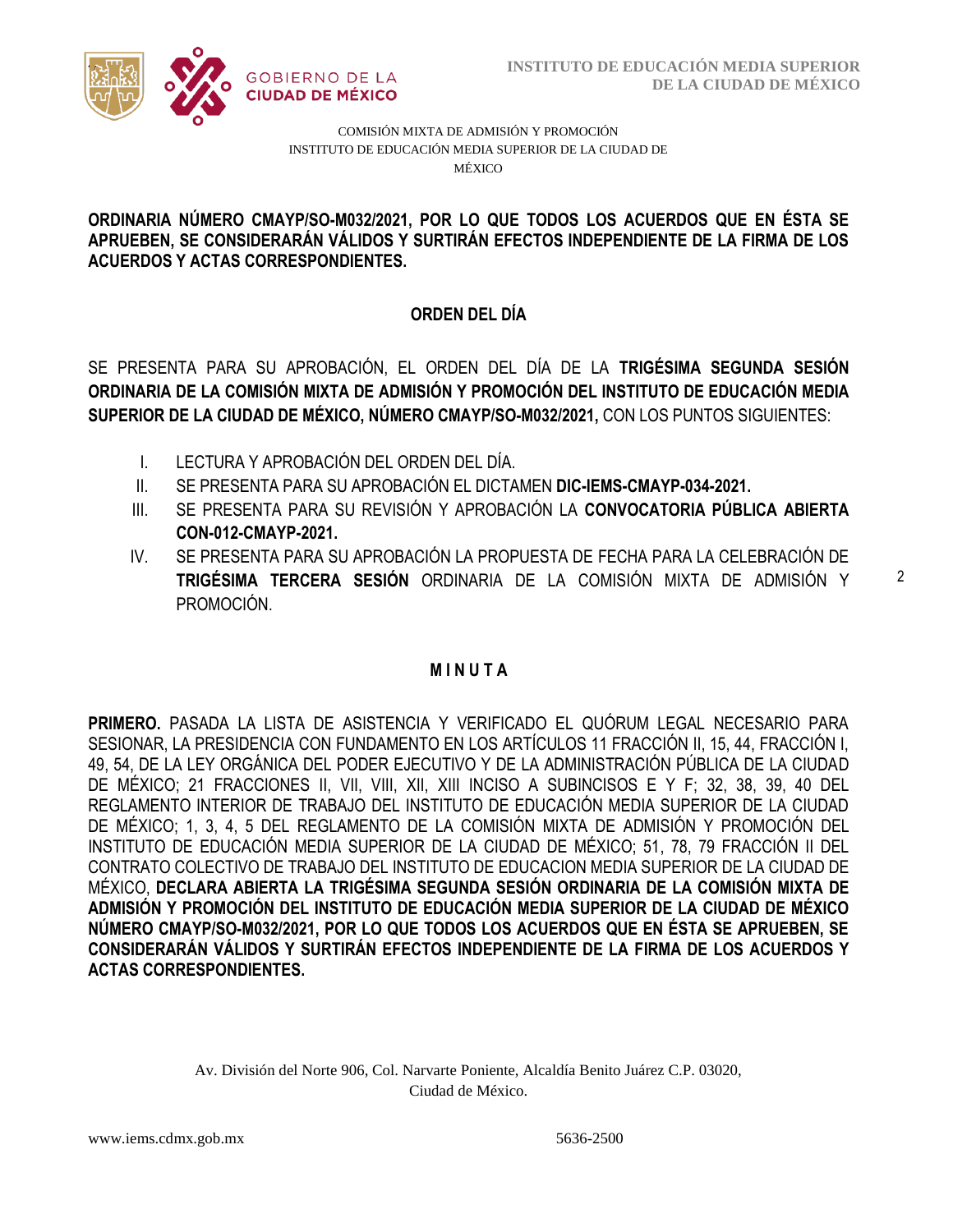

COMISIÓN MIXTA DE ADMISIÓN Y PROMOCIÓN INSTITUTO DE EDUCACIÓN MEDIA SUPERIOR DE LA CIUDAD DE MÉXICO

/2020 **EDUCACIÓN MEDIA SUPERIOR DE LA CIUDAD DE MÉXICO** APRUEBAN POR UNANIMIDAD, EL ORDEN DEL  LAS PERSONAS INTEGRANTES DE LA **COMISIÓN MIXTA DE ADMISIÓN Y PROMOCIÓN DEL INSTITUTO DE**  DÍA DE LA **TRIGÉSIMA SEGUNDA** SESIÓN ORDINARIA CON LOS PUNTOS SIGUIENTES:

- I. LECTURA Y APROBACIÓN DEL ORDEN DEL DÍA.
- II. SE PRESENTA PARA SU APROBACIÓN EL DICTAMEN **DIC-IEMS-CMAYP-034-2021.**
- III. SE PROPONE FECHA PARA LA CELEBRACIÓN DE LA **TRIGÉSIMA TERCERA SESIÓN** ORDINARIA DE LA COMISIÓN MIXTA DE ADMISIÓN Y PROMOCIÓN.

**SEGUNDO. -** LOS INTEGRANTES DE LA COMISIÓN MIXTA DE ADMISIÓN Y PROMOCIÓN TOMAN CONOCIMIENTO Y APRUEBAN POR UNANIMIDAD EN TODAS Y CADA UNA DE SUS PARTES EL DICTAMEN **DIC-IEMS-CMAYP-034-2021** PARA TODOS LOS EFECTOS ADMINISTRATIVOS CORRESPONDIENTES.

**TERCERO. –** LOS INTEGRANTES DE LA COMISIÓN MIXTA DE ADMISIÓN Y PROMOCIÓN TOMAN CONOCIMIENTO Y APRUEBAN POR UNANIMIDAD EN TODAS Y CADA UNA DE SUS PARTES LA CONVOCATORIA **CON-012-CMAYP-2021** PARA TODOS LOS EFECTOS ADMINISTRATIVOS CORRESPONDIENTES.

SUTIEMS SOLICITA A LA DIRECCIÓN ACADÉMICA QUE REALICE LOS TRABAJOS PERTINENTES CON LAS MACROACADEMIAS PARA LA REVISIÓN DE LOS PÉRFILES PROFESIOGRÁFICOS A UTILIZARSE EN LOS PROCESOS DE ADMISIÓN DE PERSONAL DOCENTE Y EXPONEMOS NUESTRA NEGATIVA A LA REFERENCIA DEL ARTÍCULO 37 INCISO II DEL REGLAMENTO DE LA COMISIÓN MIXTA DE ADMISIÓN Y PROMOCIÓN INCLUIDO EN ESTA CONVOCATORIA.

**CUARTO. -** LOS INTEGRANTES DE LA COMISION MIXTA DE ADMISIÓN Y PROMOCIÓN TOMAN CONOCIMIENTO Y APRUEBAN EL SEÑALAMIENTO PARA QUE TENGA VERIFICATIVO LA CELEBRACIÓN DE **LA TRIGÉSIMA TERCERA** SESIÓN ORDINARIA DE LA COMISIÓN MIXTA DE ADMISIÓN Y PROMOCIÓN EL 11 **DE NOVIEMBRE DE 2021**, A LAS **11:00 HORAS,** SE ENVIARÁ MEDIANTE CORREO ELECTRÓNICO LA INVITACIÓN DE LA MISMA.

**QUINTO.** - LOS ACUERDOS TOMADOS EN LA PRESENTE SESIÓN, SON VÁLIDOS Y SURTIRÁN SUS EFECTOS LEGALES Y JURÍDICOS EN TÉRMINOS DE LO DISPUESTO POR LOS ARTÍCULOS 11 FRACCIÓN II, 15, 44, FRACCIÓN I, 49, 54, DE LA LEY ORGÁNICA DEL PODER EJECUTIVO Y DE LA ADMINISTRACIÓN PÚBLICA DE LA CIUDAD DE MÉXICO; 21 FRACCIONES II, VII, VIII, XII, XIII INCISO A SUBINCISOS E Y F; 32, 38, 39, 40 DEL REGLAMENTO INTERIOR DE TRABAJO DEL INSTITUTO DE EDUCACIÓN MEDIA SUPERIOR DE LA CIUDAD DE MÉXICO; 1, 18, 21, 25, 34 Y 37 DEL REGLAMENTO DE LA COMISIÓN MIXTA DE ADMISIÓN Y PROMOCION DEL INSTITUTO DE EDUCACIÓN MEDIA SUPERIOR DE LA CIUDAD DE MÉXICO; ASÍ COMO LAS CLÁUSULAS 51, 78, 79 FRACCIÓN II DEL CONTRATO COLECTIVO DE TRABAJO DEL INSTITUTO DE

Av. División del Norte 906, Col. Narvarte Poniente, Alcaldía Benito Juárez C.P. 03020,

Ciudad de México.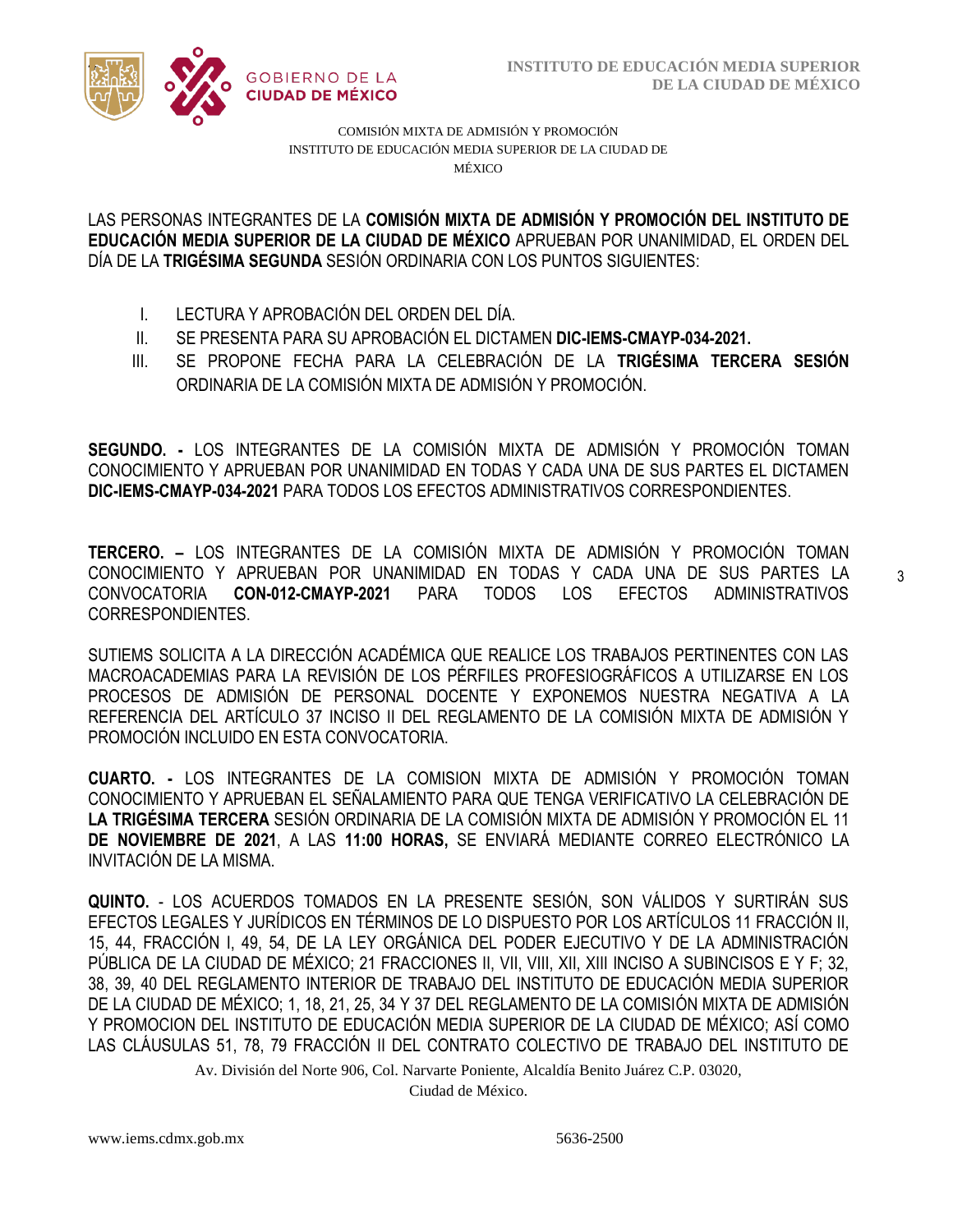4



COMISIÓN MIXTA DE ADMISIÓN Y PROMOCIÓN INSTITUTO DE EDUCACIÓN MEDIA SUPERIOR DE LA CIUDAD DE MÉXICO

SÉPTIMO Y OCTAVO DEL "ACUERDO POR EL QUE SE AUTORIZA EL USO DE MEDIOS REMOTOS  DE LOS ÓRGANOS COLEGIADOS EN LA DEPENDENCIA, ÓRGANOS DESCONCENTRADOS, ENTIDADES DE EDUCACIÓN MEDIA SUPERIOR DE LA CIUDAD DE MÉXICO, ASÍ COMO EL NUMERAL TERCERO. PÁRRAFO TECNOLÓGICOS DE COMUNICACIÓN COMO MEDIOS OFICIALES PARA CONTINUAR CON LAS SESIONES LA ADMINISTRACIÓN PÚBLICA Y ALCALDÍAS DE LA CIUDAD DE MÉXICO, CON MOTIVO DE LA EMERGENCIA SANITARIA POR CAUSAS DE FUERZA MAYOR DEL CONSEJO DE SALUD DE LA CIUDAD DE MÉXICO", PUBLICADO EN LA GACETA OFICIAL DE LA CIUDAD DE MÉXICO EL 06 DE ABRIL DE 2020.

**SEXTO.** LOS INTEGRANTES DE LA COMISIÓN EXPRESARON SU CONSENTIMIENTO SIN MEDIAR ALGÚN VICIO DE LA VOLUNTAD, RESPECTO DE LA MINUTA EMITIDA, LA QUE SURTIRÁ EFECTOS LEGALES A PARTIR DE SU PUBLICACIÓN EN LA PÁGINA OFICIAL DEL INSTITUTO DE CONFORMIDAD CON EL NUMERAL QUINTO DE LA PRESENTE MINUTA, Y LAS FIRMAS AUTÓGRAFAS DE LOS QUE EN ELLA INTERVINIERON SE ASENTARÁN UNA VEZ TERMINADA LA EMERGENCIA SANITARIA.

**ESTE DOCUMENTO SE FIRMA SIENDO LAS 23:08 HORAS DEL 09 DE NOVIEMBRE DE 2021------------------------ -----------------------------------------------------------------------------------------------------------------------------------------------------------**

**-**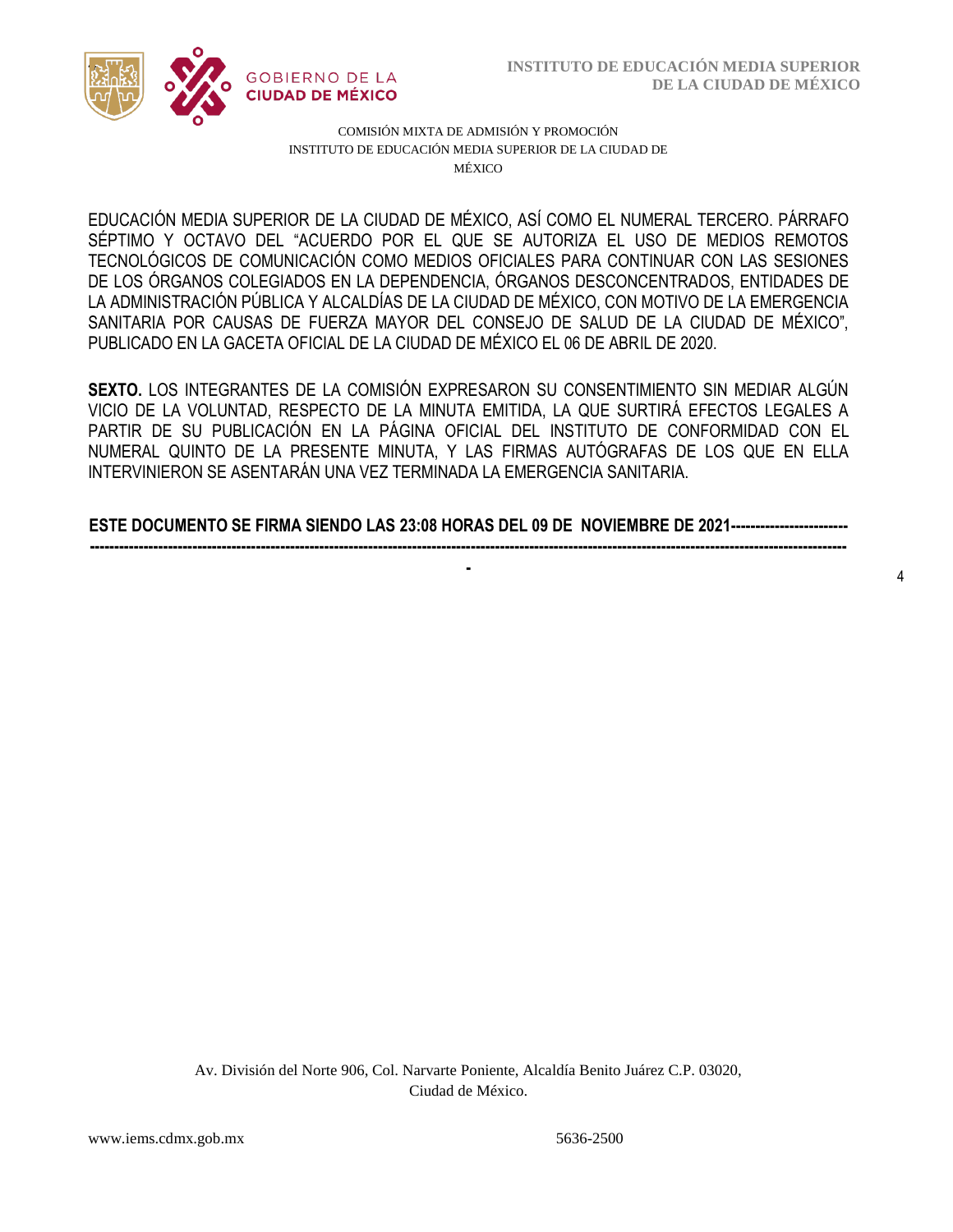

**INSTITUTO DE EDUCACIÓN MEDIA SUPERIOR DE LA CIUDAD DE MÉXICO**

COMISIÓN MIXTA DE ADMISIÓN Y PROMOCIÓN INSTITUTO DE EDUCACIÓN MEDIA SUPERIOR DE LA CIUDAD DE MÉXICO

# POR PARTE DE LOS TRABAJADORES DEL IEMS **FIRMAN LAS PARTES**

# **LETICIA LÓPEZ ZAMORA RENATA DELFINA ZÚÑIGA SANTELIZ**

INTEGRANTE PROPIETARIA

SECRETARIA GENERAL DEL SINDICATO DE LA UNIÓN DE TRABAJADORES DEL INSTITUTO DE EDUCACIÓN MEDIA SUPERIOR (SUTIEMS)

### INTEGRANTE PROPIETARIA

SECRETARIA GENERAL DEL SINDICATO INDEPENDIENTE DE TRABAJADORES DEL INSTITUTO DE EDUCACIÓN MEDIA SUPERIOR (SITIEMS)

# **RAQUEL COLÍN LÓPEZ AÍDE ELVIA MACHORRO MACÍAS**

INTEGRANTE PROPIETARIA

SECRETARIA DE ORGANIZACIÓN DEL SINDICATO DE LA UNIÓN DE TRABAJADORES DEL INSTITUTO DE EDUCACIÓN MEDIA SUPERIOR (SUTIEMS)

INTEGRANTE PROPIETARIA

SECRETARIA DE ACTAS Y ACUERDOS DEL SINDICATO DE LA UNIÓN DE TRABAJADORES DEL INSTITUTO DE EDUCACIÓN MEDIA SUPERIOR (SUTIEMS)

Av. División del Norte 906, Col. Narvarte Poniente, Alcaldía Benito Juárez C.P. 03020, Ciudad de México.